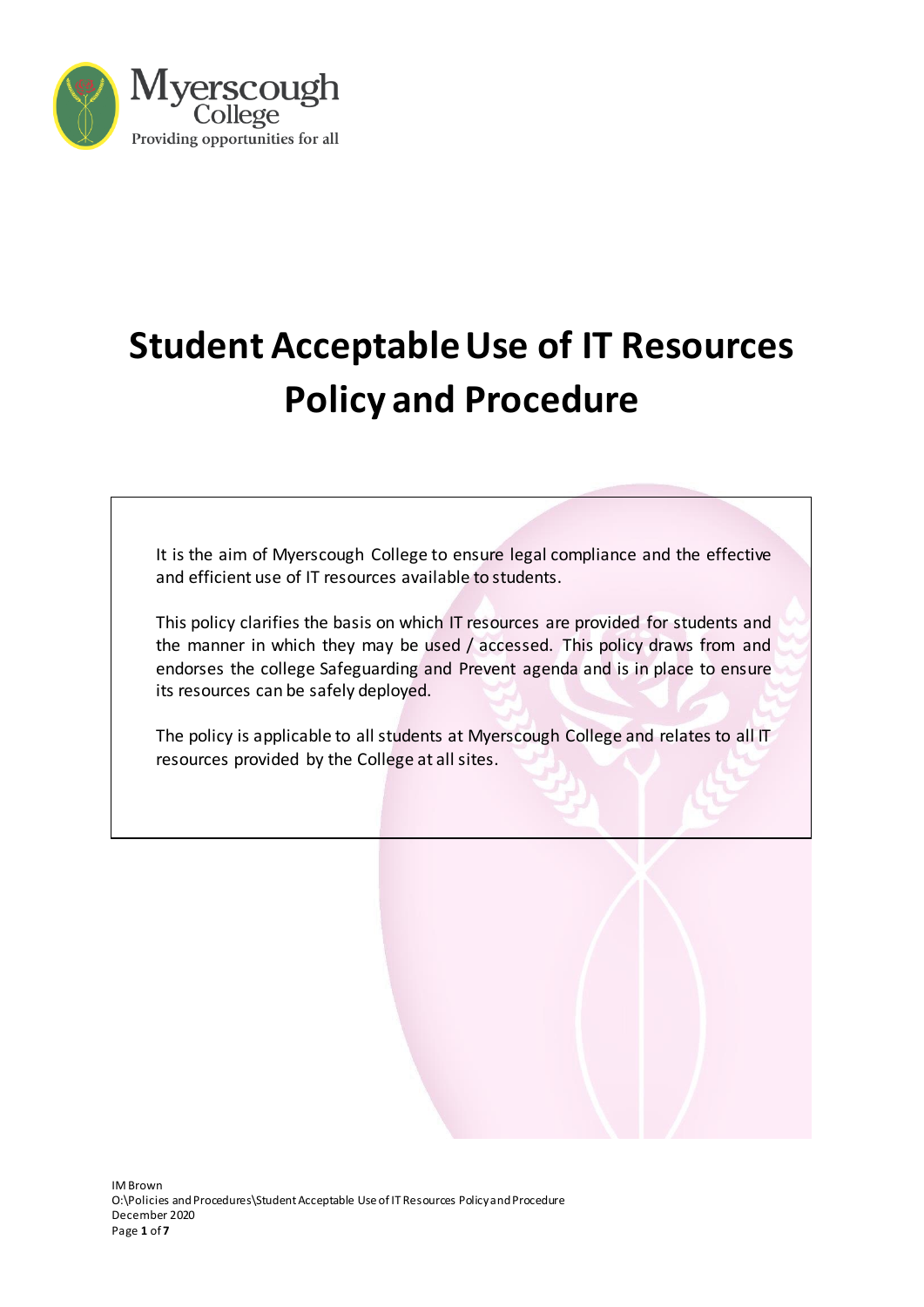## **Procedure**

### **Student Access and Use of the Student Computer Network**

All students undertake an IT induction when starting their studies at Myerscough College. This Policy and Procedure is referenced during that induction and it is available via the student intranet.

Students accessing and using the student computer network, when either connected wirelessly or via a fixed connection, should do so in a responsible manner; at all times observing the College requirements within the legal framework. The following rules apply:

#### **1. Behaviour**

The computer areas are for work and, whilst some discussion may be necessary, students are required to keep noise to a minimum. If a member of staff considers student behaviour to be inappropriate or disturbing others, the student/s will be asked to leave.

# **2. Music**

All computers with CD Drives will play audio CDs, however students must provide their own headphones. The use of speakers is not permitted and the volume on headphones must be set so as not to disturb others. Students are not permitted to listen to music whilst attending a taught class unless it is teacher assigned and an integrated part of the lesson.

#### **3. Mobile Phones**

In IT Drop-in areas, to avoid disturbing others, mobile phones must not be used to make/take voice calls. Use of a mobile phone at any time in a taught class will result in disciplinary action being taken. Please be aware that mobile phones emit electromagnetic radiation which may damage or otherwise corrupt the contents of hard disks or pen drives.

#### **4. Software**

The installation and/or downloading of software (including screensavers and multimedia players) onto College computers is not permitted. All software necessary for course work is supplied on the College network.

## **5. Virus Protection**

The College has virus protection software running over the network, updated on a regular basis. However, the College cannot be held responsible for any damage to student files caused by the action of a computer virus. Students should take appropriate steps to ensure their own work and essential files are backed up securely.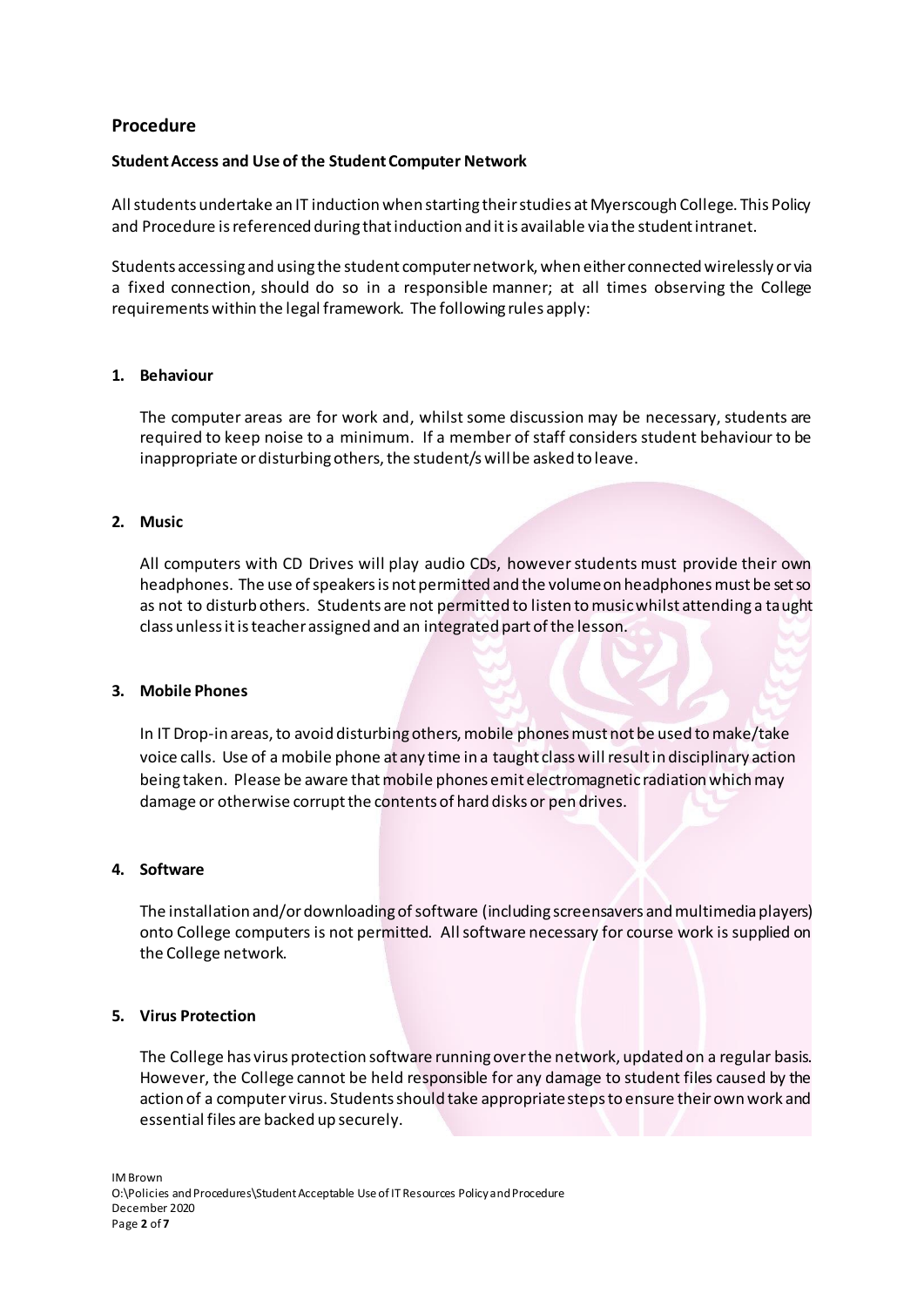## **6. The Internet and Email**

Access to the Internet and e-mail is provided primarily for students to complete College related work. All internet sites that are accessed and all emails sent and received are logged and the computer and user ID can be identified at any time. The College does not permit any of the following on College provided computers and such conduct will lead to disciplinary action:

- (i) viewing or forwarding of content deemed to be illegal, unacceptable or offensive to others eg pornography, offensive emails;
- (ii) dissemination of material that may be considered libel, slander, fraud, defamation, plagiarism, harassment, intimidation, forgery or impersonation;
- (iii) the playing of computer games, illegal gambling, soliciting for illegal pyramid schemes, and computer tampering (e.g. spreading computer viruses);
- (iv) downloading of multimedia files not related to coursework;
- (v) downloading and / or infringement of copyrighted material.
- (vi) Reference to filtering and monitoring
- (vii) Reference to the Prevent Duty
- (viii) Filtering as part of the College's duty to restrict access to harmful content including content which may draw people into extremism

### **7. Social Networking Sites**

Access to social networking sites from the College estate is not restricted but all internet activity is logged and monitored. Whilst Myerscough College understands the popularity and usefulness of social networking sites to both staff and students, please be aware thatif any of the following are found in the public domain, disciplinary action will be taken:

- The posting of any information, photos or other items online that could embarrass or defame the College. This includes information that may be posted by others on your page;
- The posting of any details, information, photos or other items that may cause embarrassment or offend members of staff. This includes information that may be posted by others on your page;
- Any posting that may infringe any of the College policies such as, but not limited to, Data Protection, Copyright, FREDIE, Student Anti-Bullying, Esteem in the Workplace, Safeguarding and Prevent.

For students' safe enjoyment of these sites please remember, before participating in any online community, that:

• Anything posted online is available to anyone in the world. Any text or photo placed online becomes the property of the site(s) and is completely out of your control the moment it is placed online - even if you limit access to your site;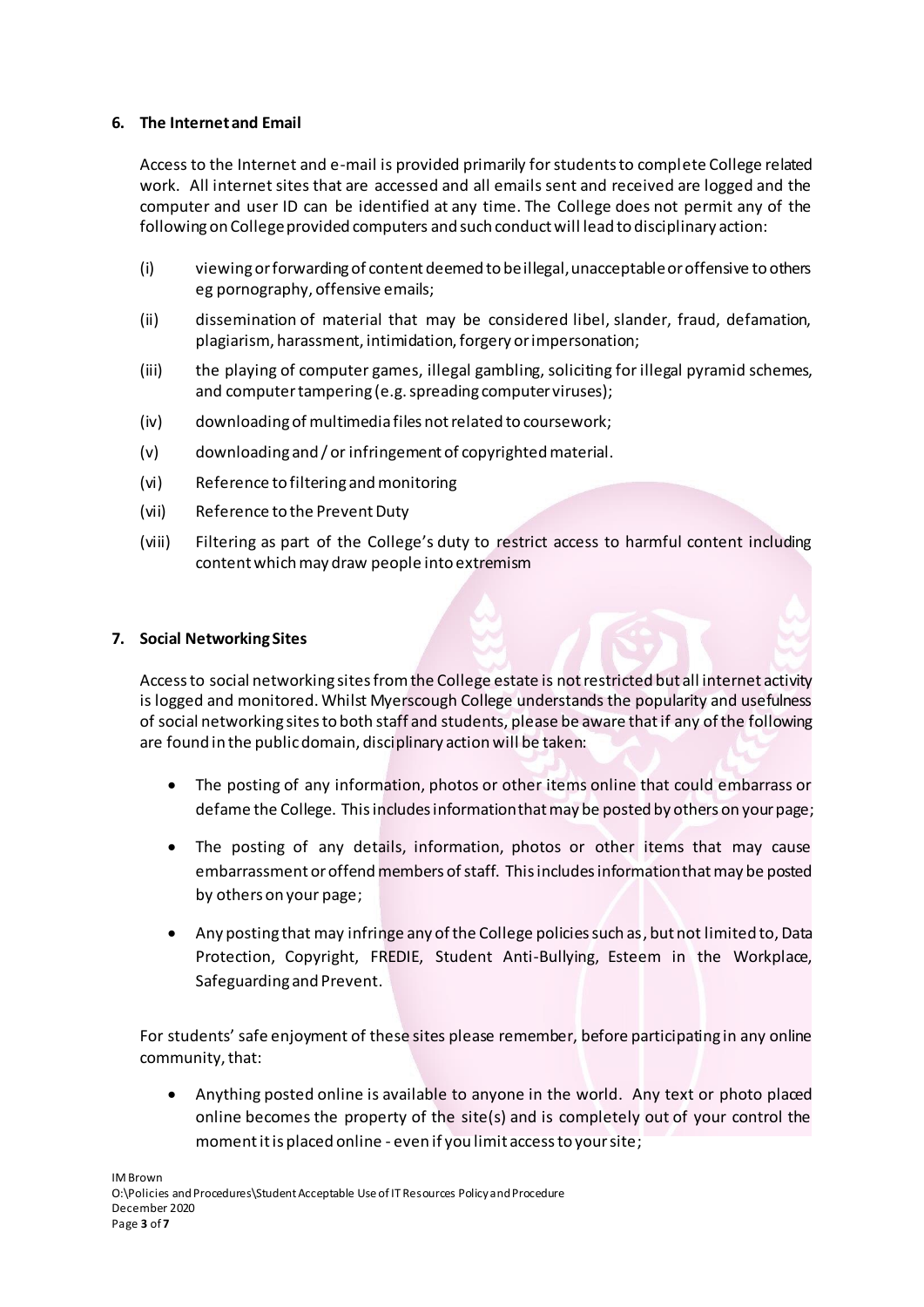- You should not post any information, photos or other items online that could embarrass you, your family, or the College. This includes information that may be posted by others on your page;
- Never post your home or college address, phone number(s), birth date or other personal information, the 'person' you're talking to may not be who or what you thought;
- When creating your profile, don't use details you may have used as a password or 'password reminder' on a banking site.

Students should be aware that they could face disciplinary action for violating College policies and that the Police and other law enforcement agencies monitor these websites regularly, as do potential employers as a way of screening applicants.

Communication may be established between staff and groups of students only by using approved and regulated tools such as the College VLE, Canvas, or the sanctioned College Social Media sites.

# **8. Consumption of Food and Drink**

Food and drink is not permitted in computer areas and students will be requested to leave the area if found to be in breach.

### **9. Reporting Problems with a PC or Software**

If IT support/assistance is required, including printing problems, this should be sought in the first instance from the following members of staff or locations:

| Learning Resource Centre - Ground Floor<br>(Fitzherbert-Brockholes) | Librarian/Library Staff       |
|---------------------------------------------------------------------|-------------------------------|
| Drop-in Centre (First Floor Fitzherbert-Brockholes)                 | Service Desk Supervisor       |
| Drop-in Centre (HE Centre)                                          | Service Desk Supervisor (FHB) |

NB: Members of staff should not be interrupted if they are teaching a class.

### **10. Logging On and Off the Network**

Students are encouraged to ensure that computers successfully complete their start up routines as this enables the network checks to be carried out to ensure there are no missing or extra files required to enable the computer to perform at maximum efficiency.

Students are also encouraged to log off the network after completing their work or their study session.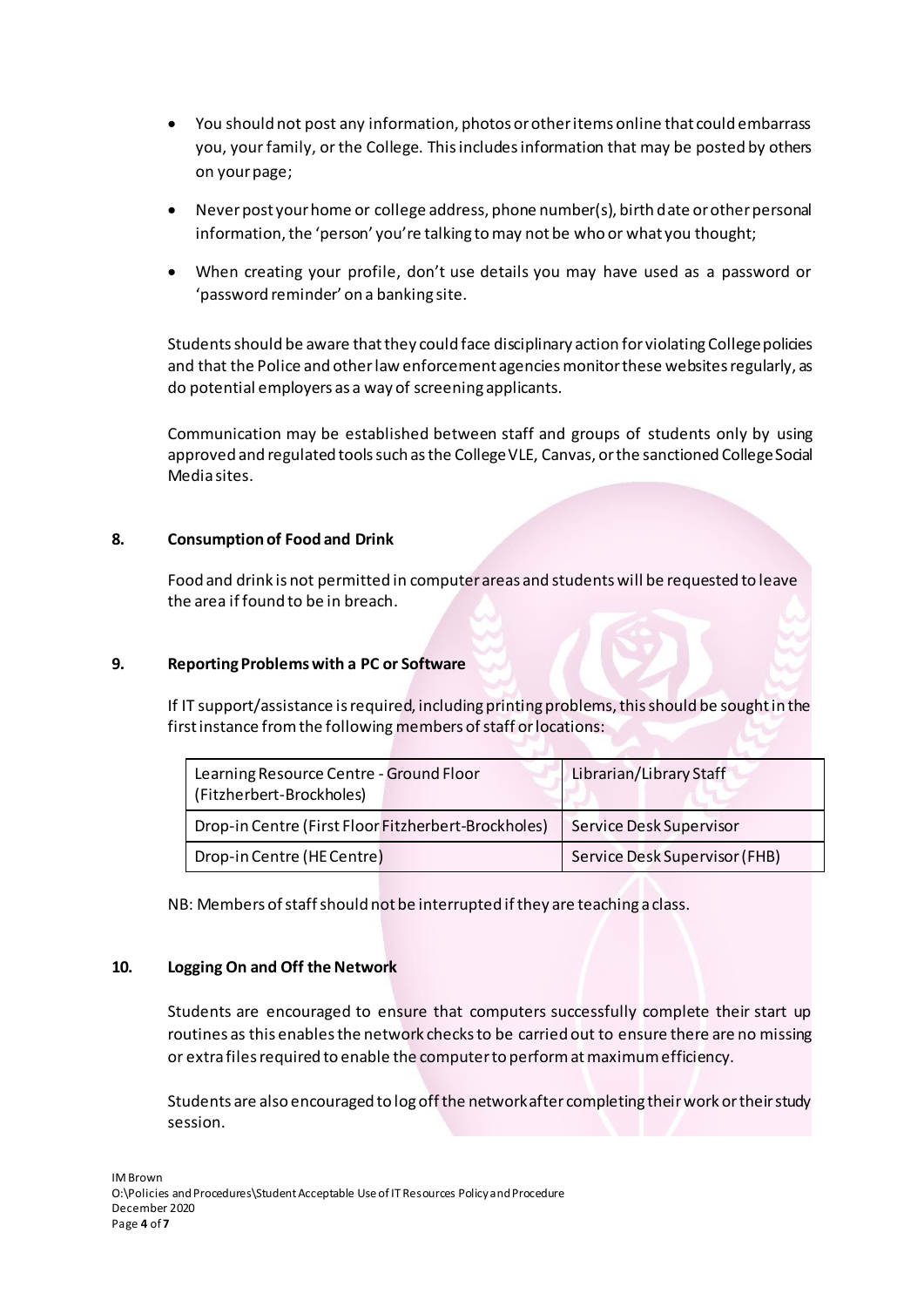### **11. Passwords**

All users of computer facilities are required to keep their login passwords secret and not to allow others to use it. Students will be held responsible for all actions linked with their individual login and therefore it is recommended that a computer is not left unattended whilst still logged on.

Internet accounts are to be used only by the assigned user of the account for authorised purposes. Attempting to obtain another student's account password is strictly prohibited. A student may contact the Service Desk Supervisor to obtain a password reset if they have reason to believe that any unauthorised person has had access to their account and learned their password. Students must take all necessary precautions to prevent unauthorised access to internet services.

Students should change their passwords on a regular basis. Passwords can be changed or reset by registering for the service in the MyAccount area of Office 365.

### **12. Saving Work**

All students are allocated 1Tb of Storage in Office 365 OneDrive. This is a cloud based service available independent of your location on a 24x7x365 basis. All student work should be stored here, under your own account. Files and data saved in OneDrive are backed up and can be recovered. A member of the IT Team can help with this on request.

On connecting to a College computer, a small mapped partition that presents as the n: drive. Is generated. This is used as a placeholder for the login in process and not available externally. The amount of storage allocated here is generally too small to be useful for storage of academic work and students are encouraged to use OneDrive.

The use of Pen Drives or USB data sticks is actively discouraged. This type of storage is very unreliable and susceptible to mechanical damage, malware attack, accidental loss or theft. Please do not use them to store any important data or as a primary back up device. Use your Office 365 account.

### **13. Printing**

All students are allocated a number of printing credits, for use on any student printers. This should be sufficient to cope with the required printing for the student's course. When these are exhausted, further printing credits may be purchased.

The printing of objectionable material, whether text or graphics, artwork or photographic is not permitted and will result in disciplinary action being taken.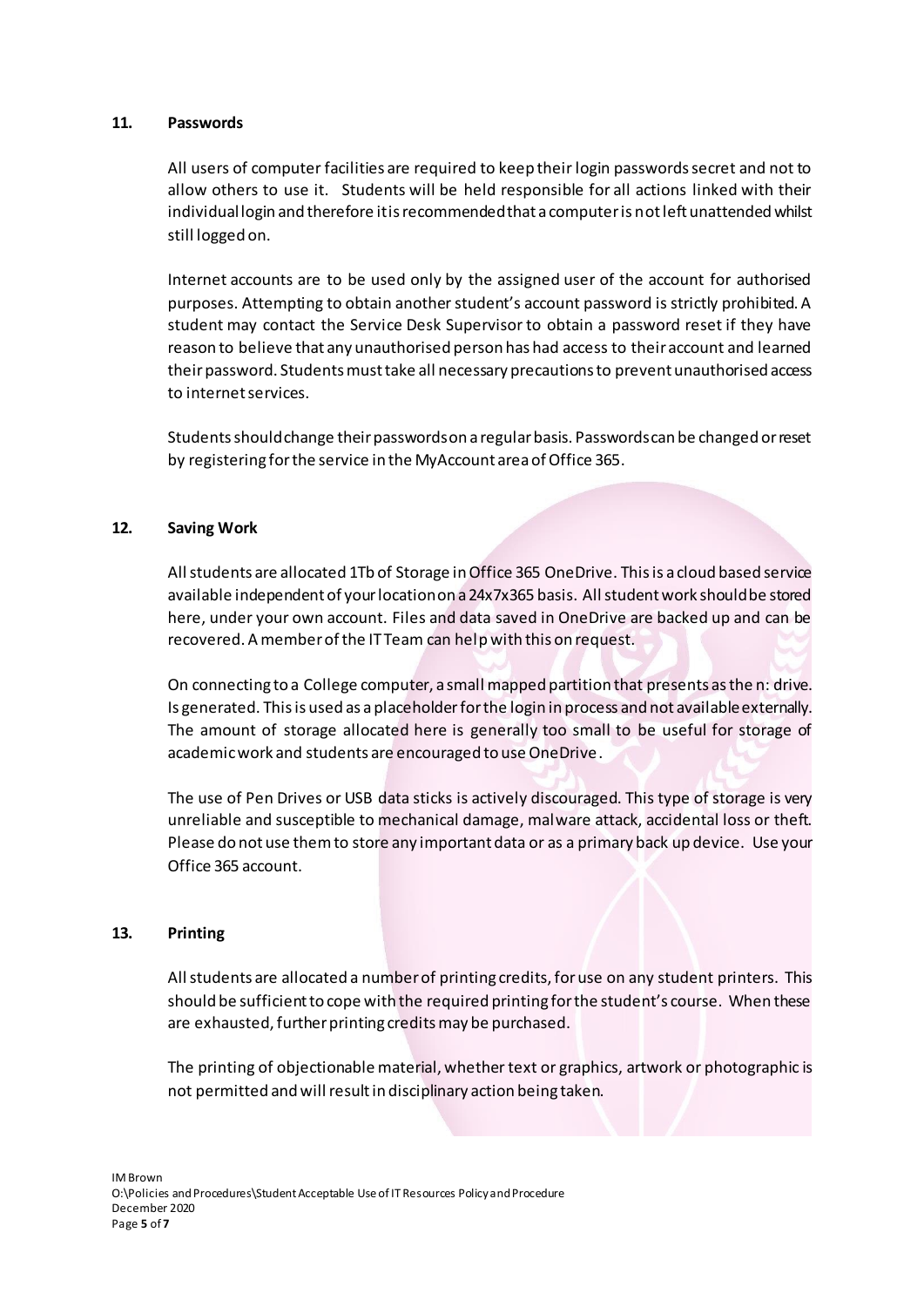## **14. Residential Network (ResNet)**

Residential students with access to ResNet must comply with the ResNet Conditions of Use.

## **15. Reference**

All queries about this policy or its practical requirements should be made in the first instance to the Director of IT & MIS, who is responsible for the execution of this policy.

# **Documents Associated with this Policy**

- FREDIE Policy and Procedure
- Student Anti-Bullying Policy (including Harassment)
- Esteem in the Workplace Policy and Procedure
- Data Protection Policy and Procedure
- Child Protection and Safeguarding Policy and Procedure
- Prevent Risk Management Plan
- Social Media Policy and Procedure
- Residential Network (ResNet) Conditions of Use